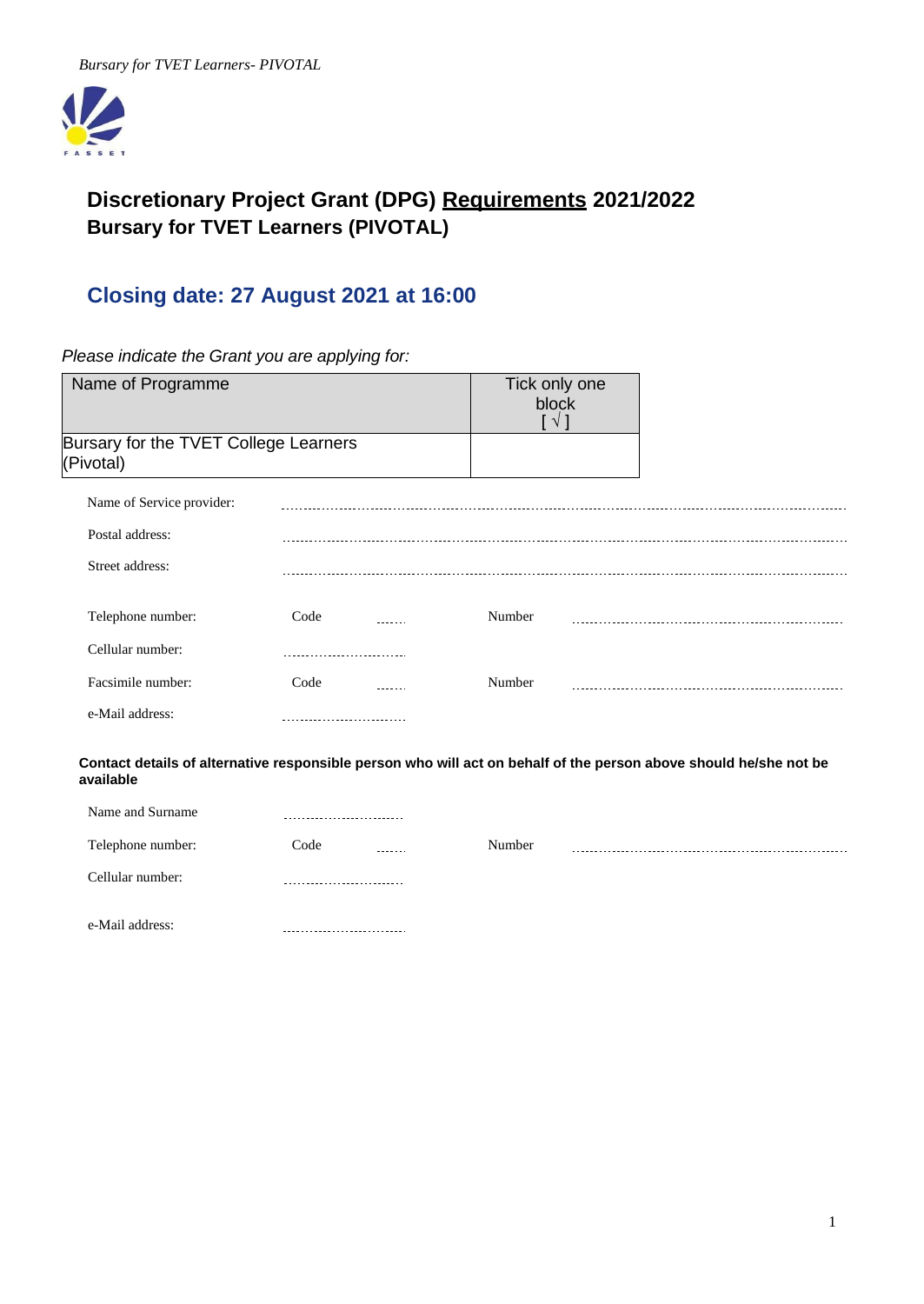# **1. COMPLIANCE REQUIREMENTS**

1.1.1 As a public entity, Fasset has both the obligation and the responsibility to ensure that it spends the public money, with which it is entrusted in a manner that meets governments requirements. Consequently, Grant Applicants are required to adhere to the compliance requirements as listed in this section.

#### **FRAUD AND CORRUPTION**

1.2.1 All grant applicants are to take note of the implications of contravening the Prevention and Combating of Corrupt Activities Act, 2004 (No 12 of 2004) and any other applicable act.

## **B-BBEE CERTIFICATE AND TAX CLEARANCE CERTIFICATE**

- 1.3.1 All grant applicants are to provide a B-BBEE status level certificate and the Tax Clearance Certificate (SARS pin) on request once Fasset has granted provisional approval.
- 1.3.2 Grant applicants will be assessed based on the compliant requirements with the BBBEE and tax compliance. Fasset reserves its right to award or not to award to applicants with BBBEE level status above level 4.

#### **INDEPENDENT GRANT SUBMISSION**

1.3.4 Grant applicants must complete and sign the Certificate of Independent Grant Submission, which can be found in Annexure. The signed certificate must be included in the grant submission. The purpose of the certificate is to prevent potential collusion amongst applicants.

## **DEADLINE AND MODE OF SUBMISSION**

- 1.3.4 All applications must be submitted to the following e-mail address**:** [dg@fasset.org.za](mailto:dg@fasset.org.za). It must be noted that FASSET **will not accept any physical submissions**.
- 1.3.5 The submission due date is **Friday, 27 August 2021 at 16:00**
- 1.3.6 **Grant applications received by FASSET after the closing date shall not be considered.**
- 1.3.7 Grant Applicants are required to submit their Proposal which contains, at minimum:
	- 1.3.7.1 Experience of Grant applicant
	- 1.3.7.2 Technical approach/ Methodology.
	- 1.3.7.3 Experience of the Team; and
	- 1.3.7.4 Pricing schedule.
- 1.3.8 Fasset reserves the right to query a pricing schedule as part of the evaluation process

## **1. GRANT CRITERIA (Terms of Reference)**

The grant criteria should *please* be read *carefully* and adhere to, to minimize grant queries (where applicable). The following criteria are applicable to this grant:

**Description: PIVOTAL Bursary for TVET learners Programme** that achieve the following:

- i. Achievement of an academic qualification; and/or
- ii. Progression from the penultimate academic year to the final academic year of an academic qualification.

## **2.1 OVERALL OBJECTIVES AND SCOPE**

2.1.1 FASSET requires the services of the service providers, Public TVET Colleges, Private Bursary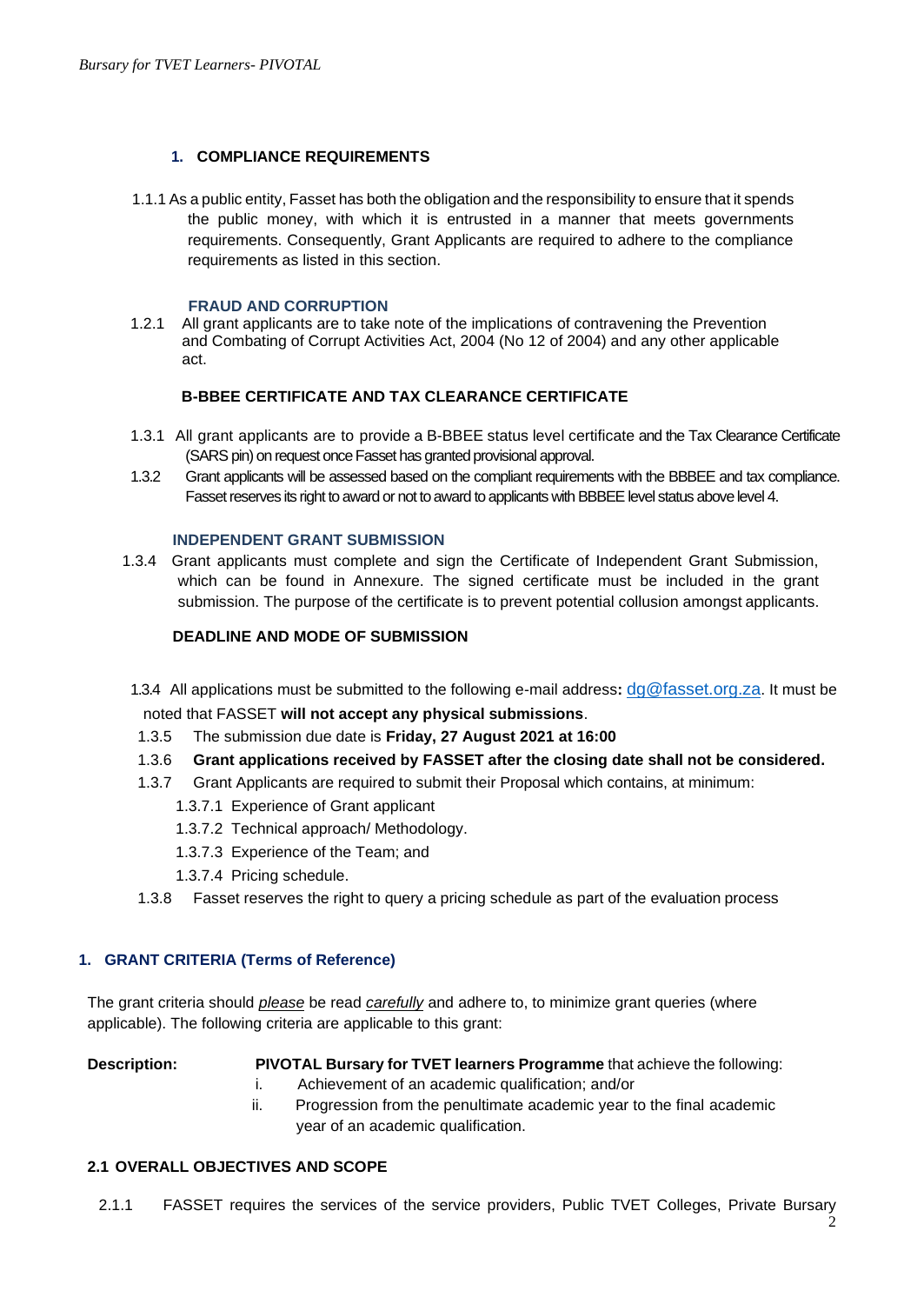## *Bursary for TVET Learners- PIVOTAL*

Management Provider to deliver a Bursary for TVET College Learners Programme that results in the progression of learners from their penultimate academic year to their final academic year, and/or the achievement of a PIVOTAL academic qualification registered at a Public TVET College

- 4.1.1 Qualifications must be registered on the National Qualifications Framework (NQF).
- 4.1.2 Learners must be registered at a Public TVET College
- 4.1.3 The learners must be studying towards a qualification at Public TVET College
- 4.1.4 Learners from combined household incomes of between R 0 and R 600,000 per annum.
- 4.1.5 Service Provider must achieve a minimum of 70% throughput rate
- 4.1.6 Learner should not be receiving any other bursary funding during the academic year which Fasset is funding
- 4.1.7 Funding will only cover tuition fee, accommodation, stipend and books
- 4.1.8 The service providers can be TVET Colleges and/or Private Bursary Administrators with capacity to manage a bursary fund that will result in the progression of learners from one academic year to the final academic year OR achievement of an academic qualification registered on the NQF.
- 4.1.9 Funding will be capped at R 40,000 per learner
- 4.1.10 Fasset will provide tools of trade for each learner (i.e. laptops), and therefore the capped amount excludes provision of laptops/tablets.

# **2.2 Project Requirements**

- 4.5.4 Grant applicants must ensure that they provide the following:
	- 4.5.4.1 *Project Plan*: Provide a comprehensive project plan, for approval by Fasset, including, but not limited to the following:
- 4.5.5 *Recruitment and Selection:*
	- 4.5.5.1 Recruitment and selection must take the following into account:
		- 4.5.5.1.1 Appointed grant applicants will be responsible for all recruitment activities for **unemployed** learners;
		- 4.5.5.1.2 Unemployed Learners can be recruited from across all nine provinces;
		- *4.5.5.1.3* Proposed unemployed learner numbers which are subsequently accepted may not be amended without Fasset's approval;
- 4.5.5.2 Accurate records of learner participation and attendance must be maintained.
- 4.5.5.3 Providers will be required to present information on a monthly and quarterly basis, as per the Department of Higher Education and Training (DHET) and Fasset requirements. The required information includes but is not limited to:
	- 4.5.5.3.1 Copies of signed learner agreements;
	- 4.5.5.3.2 Certified Copies of learner IDs;
	- 4.5.5.3.3 Copy of proof of registration.
	- 4.5.5.3.4 Copies of results achieved;
	- 4.5.5.3.5 Confirmation of programme completion;
	- 4.5.5.3.6 Full learner contact details.
- 4.5.5.4 To ensure alignment with national imperatives and key stakeholders, Fasset will adopt DHET's criteria regarding the beneficiaries of its programmes to benefit being: 85% Blacks, 54% women and 4% disabled
- 4.5.6 Schedule of costs should only include the following:
	- 4.5.6.1 Tuition;
	- 4.5.6.2 Soft skill (digital related skill priority);
- 4.5.6.3 Books / learning material;
- 4.5.6.4 Allowances;
- 4.5.6.5 Accommodation (if applicable)
- 4.5.6.6 Academic support (if applicable)

## **3 EVALUATION PROCESS**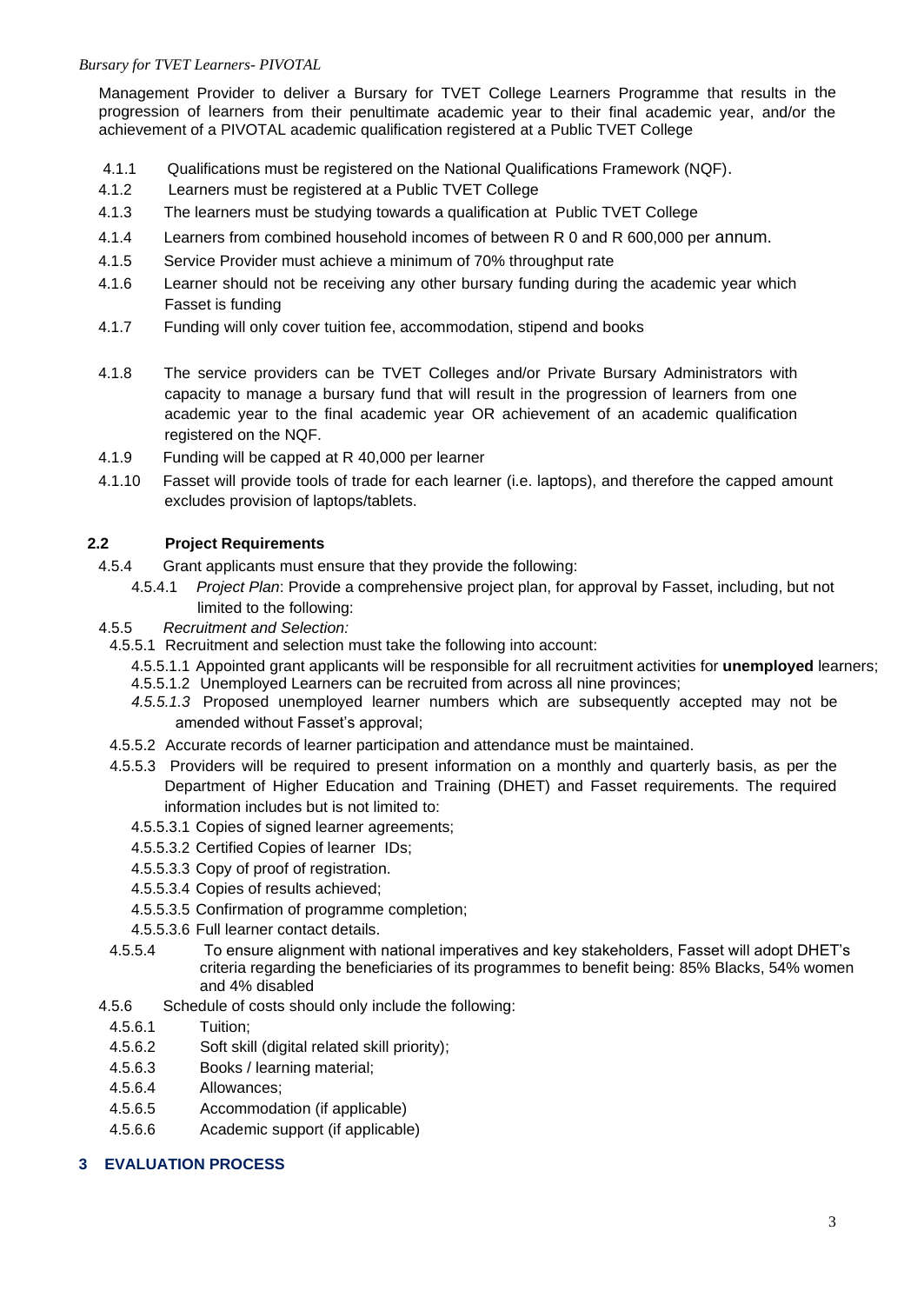## *Bursary for TVET Learners- PIVOTAL*

- 3.1.1 Should a grant applicant achieve a functionality score that is 50% or less, the grant application will be rejected.
- 3.1.2 Should a grant applicant receive a functionality score between 51% and 69%, Fasset might engage with the applicant on the grant application.
- 3.1.3 All grant applications that receive a functionality score of more than 70% will be recommended for adjudication.
- 3.1.4 **Grant applicants should indicate if this is the first time proposing such a project.**

# **Table 1: Evaluation Criteria and Weights for Determining Functionality Scores**

|                     |                                                                                                                                     | <b>Functionality Scoring</b><br><b>Determinants</b>                                                                        |               |     |
|---------------------|-------------------------------------------------------------------------------------------------------------------------------------|----------------------------------------------------------------------------------------------------------------------------|---------------|-----|
| <b>Total Points</b> |                                                                                                                                     |                                                                                                                            |               | 100 |
| 1                   | <b>Experience of respondent</b>                                                                                                     |                                                                                                                            |               |     |
|                     |                                                                                                                                     |                                                                                                                            |               |     |
|                     | 1.1.1                                                                                                                               | Grant applicant's experience in project managing or overseeing<br>academic qualification programmes.                       |               |     |
|                     | 1.1.2                                                                                                                               | Grant applicant's experience in bursary management.                                                                        |               |     |
|                     | 1.1.3<br>1.1.4                                                                                                                      | Grant applicant's experience with mentoring.<br>Grant applicant's experience with general student support                  |               |     |
|                     | <b>Scoring Criteria</b>                                                                                                             |                                                                                                                            | <b>Points</b> |     |
|                     |                                                                                                                                     | Grant applicant had addressed all requirements specified in<br>this section in full details                                | 5             |     |
|                     | $\overline{3}$<br>Grant applicant had addressed between two and three the<br>requirements specified in this section in full details |                                                                                                                            |               |     |
|                     | 1<br>Grant applicant had addressed only one of the requirements<br>specified in this section in full details                        |                                                                                                                            |               |     |
|                     | Grant applicant has not addressed the requirements specified<br>$\mathbf 0$<br>in this section.                                     |                                                                                                                            |               |     |
| $\mathbf{2}$        |                                                                                                                                     | <b>Technical Approach / Methodology</b>                                                                                    |               | 40  |
|                     |                                                                                                                                     | Details of the problem statement:                                                                                          |               |     |
|                     |                                                                                                                                     | Grant applicants must:                                                                                                     |               |     |
|                     | 2.1.1                                                                                                                               | Define the problem statement and provide an overview of<br>trends / statistical research to support the problem statement. |               |     |
|                     | 2.1.2                                                                                                                               | Provide details of possible causes of the problem and factors                                                              |               |     |
|                     | 2.1.3                                                                                                                               | that impact on learner success.<br>Provide details of "at risk" learners.                                                  |               |     |
|                     | 2.2<br><b>Learners from Rural Areas</b>                                                                                             |                                                                                                                            |               |     |
|                     | 2.2.1                                                                                                                               | Indicate how the proposed strategy and plan includes<br>consideration of the inclusion of learners from rural areas.       |               |     |
|                     | 2.3                                                                                                                                 | Details of the proposed solution:                                                                                          |               |     |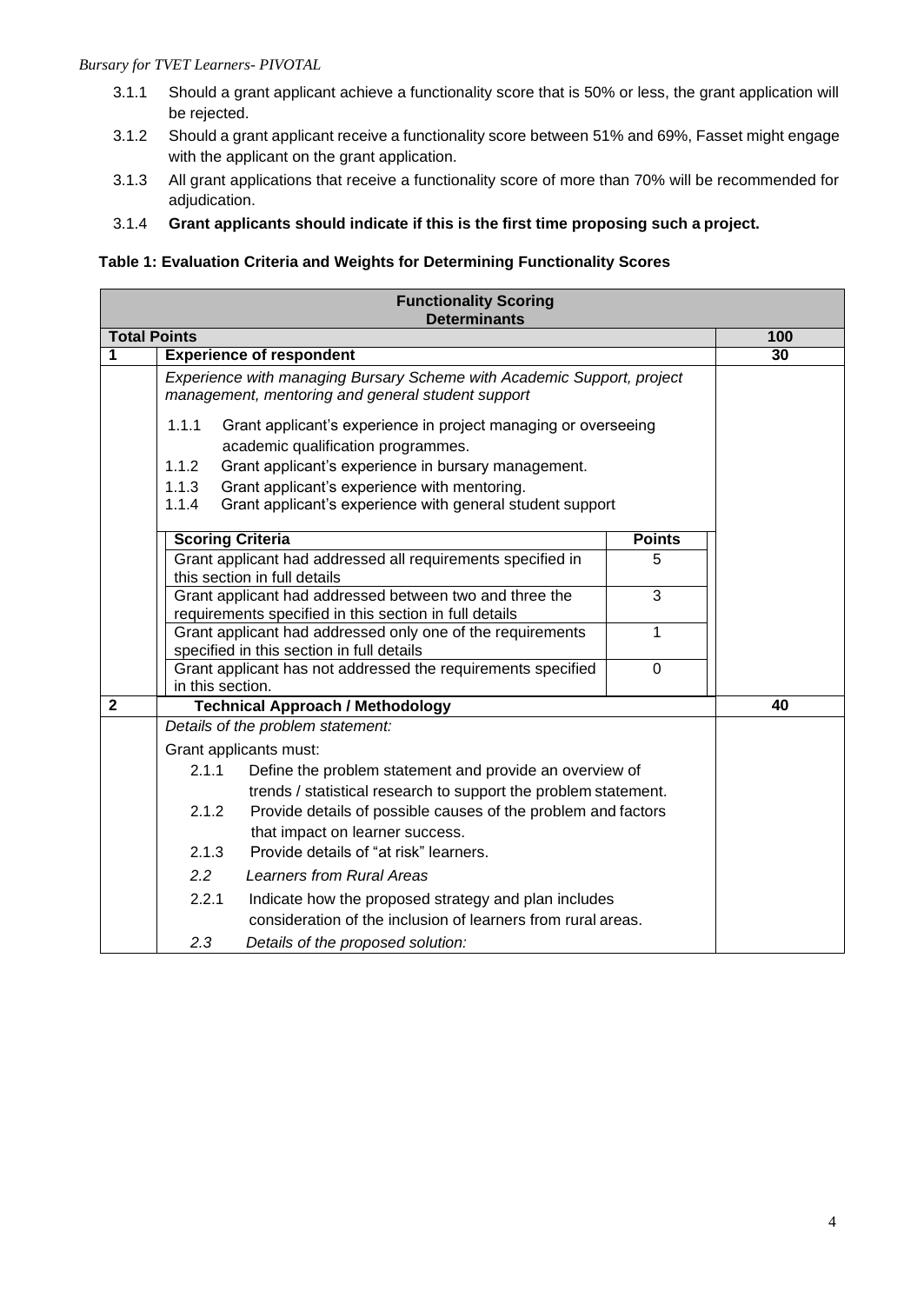| applicable details of how the problem was addressed in the<br>past must be provided.<br>2.3.2<br>Provide sufficient detail of how the proposed solution will<br>result in the Completion of an Academic Qualification and/or<br>Progression from the Penultimate Academic Year to the Final<br>Academic Year of an Academic Qualification, including the<br>bursary management aspects.<br>Present a sufficiently detailed project plan for how the proposed<br><del>2.3.3</del><br>solution will be implemented.<br>2.3.4<br>Provide the recruitment and selection criteria and methodology.<br>2.3.5<br>Provide proposed learner numbers.<br>Provide reasoning with respect to the feasibility of the project.<br>Provide details as to any similar past projects against which the<br>2.3.7<br>proposed project has been benchmarked.<br>Provide detail on the delivery of PIVOTAL programmes.<br>2.3.8<br>2.3.9<br>Provide an assessment methodology, which must include<br>details of how to assist learners to achieve the pre-set<br>milestones, with respect to achieving a qualification or<br>designation.<br>2.3.10<br>Provide an assessment methodology that must include<br>corrective actions (including academic mentoring) that will be<br>taken, should learners fail to achieve the pre- set milestones.<br>2.3.11<br>Provide for a comprehensive academic mentorship programme<br>for the duration of the project.<br>Indicate how a 70% throughput rate will be achieved.<br>2.3.12<br>Indicate any penalties and the implementation thereof, for<br>2.3.13<br>learners who fail to achieve the pre-set milestones.<br>Indicate the replacement or exit strategies in place.<br>2.3.14<br>Ensure that the project plan includes regular reporting to<br>2.3.15<br>Fasset on project progress, performance statistics, delivery,<br>learner details, risk mitigation, continuous evaluation and a<br>financial update.<br><b>Points</b><br><b>Scoring Criteria</b><br>All CVs of the team proposed have appropriately qualified<br>3<br>and relevant experience and references indicate successful<br>delivery of PIVOTAL programmes<br>2<br>The majority of the team members are Black South Africans.<br>$\overline{3}$<br>All CVs of the team proposed have appropriately qualified<br>and relevant experience and references indicate successful<br>delivery of PIVOTAL programmes<br>The team members are NOT majority Black South Africans<br>0<br>Some CVs of the team proposed have appropriately<br>1<br>qualifiedand relevant experience and references indicate<br>successful delivery of PIVOTAL programmes | 2.3.1<br>Provide an overview of the proposed solution. Where |  |  |  |  |
|--------------------------------------------------------------------------------------------------------------------------------------------------------------------------------------------------------------------------------------------------------------------------------------------------------------------------------------------------------------------------------------------------------------------------------------------------------------------------------------------------------------------------------------------------------------------------------------------------------------------------------------------------------------------------------------------------------------------------------------------------------------------------------------------------------------------------------------------------------------------------------------------------------------------------------------------------------------------------------------------------------------------------------------------------------------------------------------------------------------------------------------------------------------------------------------------------------------------------------------------------------------------------------------------------------------------------------------------------------------------------------------------------------------------------------------------------------------------------------------------------------------------------------------------------------------------------------------------------------------------------------------------------------------------------------------------------------------------------------------------------------------------------------------------------------------------------------------------------------------------------------------------------------------------------------------------------------------------------------------------------------------------------------------------------------------------------------------------------------------------------------------------------------------------------------------------------------------------------------------------------------------------------------------------------------------------------------------------------------------------------------------------------------------------------------------------------------------------------------------------------------------------------------------------------------------------------------------------------------------------------------------------|--------------------------------------------------------------|--|--|--|--|
|                                                                                                                                                                                                                                                                                                                                                                                                                                                                                                                                                                                                                                                                                                                                                                                                                                                                                                                                                                                                                                                                                                                                                                                                                                                                                                                                                                                                                                                                                                                                                                                                                                                                                                                                                                                                                                                                                                                                                                                                                                                                                                                                                                                                                                                                                                                                                                                                                                                                                                                                                                                                                                            |                                                              |  |  |  |  |
|                                                                                                                                                                                                                                                                                                                                                                                                                                                                                                                                                                                                                                                                                                                                                                                                                                                                                                                                                                                                                                                                                                                                                                                                                                                                                                                                                                                                                                                                                                                                                                                                                                                                                                                                                                                                                                                                                                                                                                                                                                                                                                                                                                                                                                                                                                                                                                                                                                                                                                                                                                                                                                            |                                                              |  |  |  |  |
|                                                                                                                                                                                                                                                                                                                                                                                                                                                                                                                                                                                                                                                                                                                                                                                                                                                                                                                                                                                                                                                                                                                                                                                                                                                                                                                                                                                                                                                                                                                                                                                                                                                                                                                                                                                                                                                                                                                                                                                                                                                                                                                                                                                                                                                                                                                                                                                                                                                                                                                                                                                                                                            |                                                              |  |  |  |  |
|                                                                                                                                                                                                                                                                                                                                                                                                                                                                                                                                                                                                                                                                                                                                                                                                                                                                                                                                                                                                                                                                                                                                                                                                                                                                                                                                                                                                                                                                                                                                                                                                                                                                                                                                                                                                                                                                                                                                                                                                                                                                                                                                                                                                                                                                                                                                                                                                                                                                                                                                                                                                                                            |                                                              |  |  |  |  |
|                                                                                                                                                                                                                                                                                                                                                                                                                                                                                                                                                                                                                                                                                                                                                                                                                                                                                                                                                                                                                                                                                                                                                                                                                                                                                                                                                                                                                                                                                                                                                                                                                                                                                                                                                                                                                                                                                                                                                                                                                                                                                                                                                                                                                                                                                                                                                                                                                                                                                                                                                                                                                                            |                                                              |  |  |  |  |
|                                                                                                                                                                                                                                                                                                                                                                                                                                                                                                                                                                                                                                                                                                                                                                                                                                                                                                                                                                                                                                                                                                                                                                                                                                                                                                                                                                                                                                                                                                                                                                                                                                                                                                                                                                                                                                                                                                                                                                                                                                                                                                                                                                                                                                                                                                                                                                                                                                                                                                                                                                                                                                            |                                                              |  |  |  |  |
|                                                                                                                                                                                                                                                                                                                                                                                                                                                                                                                                                                                                                                                                                                                                                                                                                                                                                                                                                                                                                                                                                                                                                                                                                                                                                                                                                                                                                                                                                                                                                                                                                                                                                                                                                                                                                                                                                                                                                                                                                                                                                                                                                                                                                                                                                                                                                                                                                                                                                                                                                                                                                                            |                                                              |  |  |  |  |
|                                                                                                                                                                                                                                                                                                                                                                                                                                                                                                                                                                                                                                                                                                                                                                                                                                                                                                                                                                                                                                                                                                                                                                                                                                                                                                                                                                                                                                                                                                                                                                                                                                                                                                                                                                                                                                                                                                                                                                                                                                                                                                                                                                                                                                                                                                                                                                                                                                                                                                                                                                                                                                            |                                                              |  |  |  |  |
|                                                                                                                                                                                                                                                                                                                                                                                                                                                                                                                                                                                                                                                                                                                                                                                                                                                                                                                                                                                                                                                                                                                                                                                                                                                                                                                                                                                                                                                                                                                                                                                                                                                                                                                                                                                                                                                                                                                                                                                                                                                                                                                                                                                                                                                                                                                                                                                                                                                                                                                                                                                                                                            |                                                              |  |  |  |  |
|                                                                                                                                                                                                                                                                                                                                                                                                                                                                                                                                                                                                                                                                                                                                                                                                                                                                                                                                                                                                                                                                                                                                                                                                                                                                                                                                                                                                                                                                                                                                                                                                                                                                                                                                                                                                                                                                                                                                                                                                                                                                                                                                                                                                                                                                                                                                                                                                                                                                                                                                                                                                                                            |                                                              |  |  |  |  |
|                                                                                                                                                                                                                                                                                                                                                                                                                                                                                                                                                                                                                                                                                                                                                                                                                                                                                                                                                                                                                                                                                                                                                                                                                                                                                                                                                                                                                                                                                                                                                                                                                                                                                                                                                                                                                                                                                                                                                                                                                                                                                                                                                                                                                                                                                                                                                                                                                                                                                                                                                                                                                                            |                                                              |  |  |  |  |
|                                                                                                                                                                                                                                                                                                                                                                                                                                                                                                                                                                                                                                                                                                                                                                                                                                                                                                                                                                                                                                                                                                                                                                                                                                                                                                                                                                                                                                                                                                                                                                                                                                                                                                                                                                                                                                                                                                                                                                                                                                                                                                                                                                                                                                                                                                                                                                                                                                                                                                                                                                                                                                            |                                                              |  |  |  |  |
|                                                                                                                                                                                                                                                                                                                                                                                                                                                                                                                                                                                                                                                                                                                                                                                                                                                                                                                                                                                                                                                                                                                                                                                                                                                                                                                                                                                                                                                                                                                                                                                                                                                                                                                                                                                                                                                                                                                                                                                                                                                                                                                                                                                                                                                                                                                                                                                                                                                                                                                                                                                                                                            |                                                              |  |  |  |  |
|                                                                                                                                                                                                                                                                                                                                                                                                                                                                                                                                                                                                                                                                                                                                                                                                                                                                                                                                                                                                                                                                                                                                                                                                                                                                                                                                                                                                                                                                                                                                                                                                                                                                                                                                                                                                                                                                                                                                                                                                                                                                                                                                                                                                                                                                                                                                                                                                                                                                                                                                                                                                                                            |                                                              |  |  |  |  |
|                                                                                                                                                                                                                                                                                                                                                                                                                                                                                                                                                                                                                                                                                                                                                                                                                                                                                                                                                                                                                                                                                                                                                                                                                                                                                                                                                                                                                                                                                                                                                                                                                                                                                                                                                                                                                                                                                                                                                                                                                                                                                                                                                                                                                                                                                                                                                                                                                                                                                                                                                                                                                                            |                                                              |  |  |  |  |
|                                                                                                                                                                                                                                                                                                                                                                                                                                                                                                                                                                                                                                                                                                                                                                                                                                                                                                                                                                                                                                                                                                                                                                                                                                                                                                                                                                                                                                                                                                                                                                                                                                                                                                                                                                                                                                                                                                                                                                                                                                                                                                                                                                                                                                                                                                                                                                                                                                                                                                                                                                                                                                            |                                                              |  |  |  |  |
|                                                                                                                                                                                                                                                                                                                                                                                                                                                                                                                                                                                                                                                                                                                                                                                                                                                                                                                                                                                                                                                                                                                                                                                                                                                                                                                                                                                                                                                                                                                                                                                                                                                                                                                                                                                                                                                                                                                                                                                                                                                                                                                                                                                                                                                                                                                                                                                                                                                                                                                                                                                                                                            |                                                              |  |  |  |  |
|                                                                                                                                                                                                                                                                                                                                                                                                                                                                                                                                                                                                                                                                                                                                                                                                                                                                                                                                                                                                                                                                                                                                                                                                                                                                                                                                                                                                                                                                                                                                                                                                                                                                                                                                                                                                                                                                                                                                                                                                                                                                                                                                                                                                                                                                                                                                                                                                                                                                                                                                                                                                                                            |                                                              |  |  |  |  |
|                                                                                                                                                                                                                                                                                                                                                                                                                                                                                                                                                                                                                                                                                                                                                                                                                                                                                                                                                                                                                                                                                                                                                                                                                                                                                                                                                                                                                                                                                                                                                                                                                                                                                                                                                                                                                                                                                                                                                                                                                                                                                                                                                                                                                                                                                                                                                                                                                                                                                                                                                                                                                                            |                                                              |  |  |  |  |
|                                                                                                                                                                                                                                                                                                                                                                                                                                                                                                                                                                                                                                                                                                                                                                                                                                                                                                                                                                                                                                                                                                                                                                                                                                                                                                                                                                                                                                                                                                                                                                                                                                                                                                                                                                                                                                                                                                                                                                                                                                                                                                                                                                                                                                                                                                                                                                                                                                                                                                                                                                                                                                            |                                                              |  |  |  |  |
|                                                                                                                                                                                                                                                                                                                                                                                                                                                                                                                                                                                                                                                                                                                                                                                                                                                                                                                                                                                                                                                                                                                                                                                                                                                                                                                                                                                                                                                                                                                                                                                                                                                                                                                                                                                                                                                                                                                                                                                                                                                                                                                                                                                                                                                                                                                                                                                                                                                                                                                                                                                                                                            |                                                              |  |  |  |  |
|                                                                                                                                                                                                                                                                                                                                                                                                                                                                                                                                                                                                                                                                                                                                                                                                                                                                                                                                                                                                                                                                                                                                                                                                                                                                                                                                                                                                                                                                                                                                                                                                                                                                                                                                                                                                                                                                                                                                                                                                                                                                                                                                                                                                                                                                                                                                                                                                                                                                                                                                                                                                                                            |                                                              |  |  |  |  |
|                                                                                                                                                                                                                                                                                                                                                                                                                                                                                                                                                                                                                                                                                                                                                                                                                                                                                                                                                                                                                                                                                                                                                                                                                                                                                                                                                                                                                                                                                                                                                                                                                                                                                                                                                                                                                                                                                                                                                                                                                                                                                                                                                                                                                                                                                                                                                                                                                                                                                                                                                                                                                                            |                                                              |  |  |  |  |
|                                                                                                                                                                                                                                                                                                                                                                                                                                                                                                                                                                                                                                                                                                                                                                                                                                                                                                                                                                                                                                                                                                                                                                                                                                                                                                                                                                                                                                                                                                                                                                                                                                                                                                                                                                                                                                                                                                                                                                                                                                                                                                                                                                                                                                                                                                                                                                                                                                                                                                                                                                                                                                            |                                                              |  |  |  |  |
|                                                                                                                                                                                                                                                                                                                                                                                                                                                                                                                                                                                                                                                                                                                                                                                                                                                                                                                                                                                                                                                                                                                                                                                                                                                                                                                                                                                                                                                                                                                                                                                                                                                                                                                                                                                                                                                                                                                                                                                                                                                                                                                                                                                                                                                                                                                                                                                                                                                                                                                                                                                                                                            |                                                              |  |  |  |  |
|                                                                                                                                                                                                                                                                                                                                                                                                                                                                                                                                                                                                                                                                                                                                                                                                                                                                                                                                                                                                                                                                                                                                                                                                                                                                                                                                                                                                                                                                                                                                                                                                                                                                                                                                                                                                                                                                                                                                                                                                                                                                                                                                                                                                                                                                                                                                                                                                                                                                                                                                                                                                                                            |                                                              |  |  |  |  |
|                                                                                                                                                                                                                                                                                                                                                                                                                                                                                                                                                                                                                                                                                                                                                                                                                                                                                                                                                                                                                                                                                                                                                                                                                                                                                                                                                                                                                                                                                                                                                                                                                                                                                                                                                                                                                                                                                                                                                                                                                                                                                                                                                                                                                                                                                                                                                                                                                                                                                                                                                                                                                                            |                                                              |  |  |  |  |
|                                                                                                                                                                                                                                                                                                                                                                                                                                                                                                                                                                                                                                                                                                                                                                                                                                                                                                                                                                                                                                                                                                                                                                                                                                                                                                                                                                                                                                                                                                                                                                                                                                                                                                                                                                                                                                                                                                                                                                                                                                                                                                                                                                                                                                                                                                                                                                                                                                                                                                                                                                                                                                            |                                                              |  |  |  |  |
|                                                                                                                                                                                                                                                                                                                                                                                                                                                                                                                                                                                                                                                                                                                                                                                                                                                                                                                                                                                                                                                                                                                                                                                                                                                                                                                                                                                                                                                                                                                                                                                                                                                                                                                                                                                                                                                                                                                                                                                                                                                                                                                                                                                                                                                                                                                                                                                                                                                                                                                                                                                                                                            |                                                              |  |  |  |  |
|                                                                                                                                                                                                                                                                                                                                                                                                                                                                                                                                                                                                                                                                                                                                                                                                                                                                                                                                                                                                                                                                                                                                                                                                                                                                                                                                                                                                                                                                                                                                                                                                                                                                                                                                                                                                                                                                                                                                                                                                                                                                                                                                                                                                                                                                                                                                                                                                                                                                                                                                                                                                                                            |                                                              |  |  |  |  |
|                                                                                                                                                                                                                                                                                                                                                                                                                                                                                                                                                                                                                                                                                                                                                                                                                                                                                                                                                                                                                                                                                                                                                                                                                                                                                                                                                                                                                                                                                                                                                                                                                                                                                                                                                                                                                                                                                                                                                                                                                                                                                                                                                                                                                                                                                                                                                                                                                                                                                                                                                                                                                                            |                                                              |  |  |  |  |
|                                                                                                                                                                                                                                                                                                                                                                                                                                                                                                                                                                                                                                                                                                                                                                                                                                                                                                                                                                                                                                                                                                                                                                                                                                                                                                                                                                                                                                                                                                                                                                                                                                                                                                                                                                                                                                                                                                                                                                                                                                                                                                                                                                                                                                                                                                                                                                                                                                                                                                                                                                                                                                            |                                                              |  |  |  |  |
|                                                                                                                                                                                                                                                                                                                                                                                                                                                                                                                                                                                                                                                                                                                                                                                                                                                                                                                                                                                                                                                                                                                                                                                                                                                                                                                                                                                                                                                                                                                                                                                                                                                                                                                                                                                                                                                                                                                                                                                                                                                                                                                                                                                                                                                                                                                                                                                                                                                                                                                                                                                                                                            |                                                              |  |  |  |  |
|                                                                                                                                                                                                                                                                                                                                                                                                                                                                                                                                                                                                                                                                                                                                                                                                                                                                                                                                                                                                                                                                                                                                                                                                                                                                                                                                                                                                                                                                                                                                                                                                                                                                                                                                                                                                                                                                                                                                                                                                                                                                                                                                                                                                                                                                                                                                                                                                                                                                                                                                                                                                                                            |                                                              |  |  |  |  |
|                                                                                                                                                                                                                                                                                                                                                                                                                                                                                                                                                                                                                                                                                                                                                                                                                                                                                                                                                                                                                                                                                                                                                                                                                                                                                                                                                                                                                                                                                                                                                                                                                                                                                                                                                                                                                                                                                                                                                                                                                                                                                                                                                                                                                                                                                                                                                                                                                                                                                                                                                                                                                                            |                                                              |  |  |  |  |
|                                                                                                                                                                                                                                                                                                                                                                                                                                                                                                                                                                                                                                                                                                                                                                                                                                                                                                                                                                                                                                                                                                                                                                                                                                                                                                                                                                                                                                                                                                                                                                                                                                                                                                                                                                                                                                                                                                                                                                                                                                                                                                                                                                                                                                                                                                                                                                                                                                                                                                                                                                                                                                            |                                                              |  |  |  |  |
|                                                                                                                                                                                                                                                                                                                                                                                                                                                                                                                                                                                                                                                                                                                                                                                                                                                                                                                                                                                                                                                                                                                                                                                                                                                                                                                                                                                                                                                                                                                                                                                                                                                                                                                                                                                                                                                                                                                                                                                                                                                                                                                                                                                                                                                                                                                                                                                                                                                                                                                                                                                                                                            |                                                              |  |  |  |  |
|                                                                                                                                                                                                                                                                                                                                                                                                                                                                                                                                                                                                                                                                                                                                                                                                                                                                                                                                                                                                                                                                                                                                                                                                                                                                                                                                                                                                                                                                                                                                                                                                                                                                                                                                                                                                                                                                                                                                                                                                                                                                                                                                                                                                                                                                                                                                                                                                                                                                                                                                                                                                                                            |                                                              |  |  |  |  |
|                                                                                                                                                                                                                                                                                                                                                                                                                                                                                                                                                                                                                                                                                                                                                                                                                                                                                                                                                                                                                                                                                                                                                                                                                                                                                                                                                                                                                                                                                                                                                                                                                                                                                                                                                                                                                                                                                                                                                                                                                                                                                                                                                                                                                                                                                                                                                                                                                                                                                                                                                                                                                                            |                                                              |  |  |  |  |
|                                                                                                                                                                                                                                                                                                                                                                                                                                                                                                                                                                                                                                                                                                                                                                                                                                                                                                                                                                                                                                                                                                                                                                                                                                                                                                                                                                                                                                                                                                                                                                                                                                                                                                                                                                                                                                                                                                                                                                                                                                                                                                                                                                                                                                                                                                                                                                                                                                                                                                                                                                                                                                            |                                                              |  |  |  |  |
|                                                                                                                                                                                                                                                                                                                                                                                                                                                                                                                                                                                                                                                                                                                                                                                                                                                                                                                                                                                                                                                                                                                                                                                                                                                                                                                                                                                                                                                                                                                                                                                                                                                                                                                                                                                                                                                                                                                                                                                                                                                                                                                                                                                                                                                                                                                                                                                                                                                                                                                                                                                                                                            |                                                              |  |  |  |  |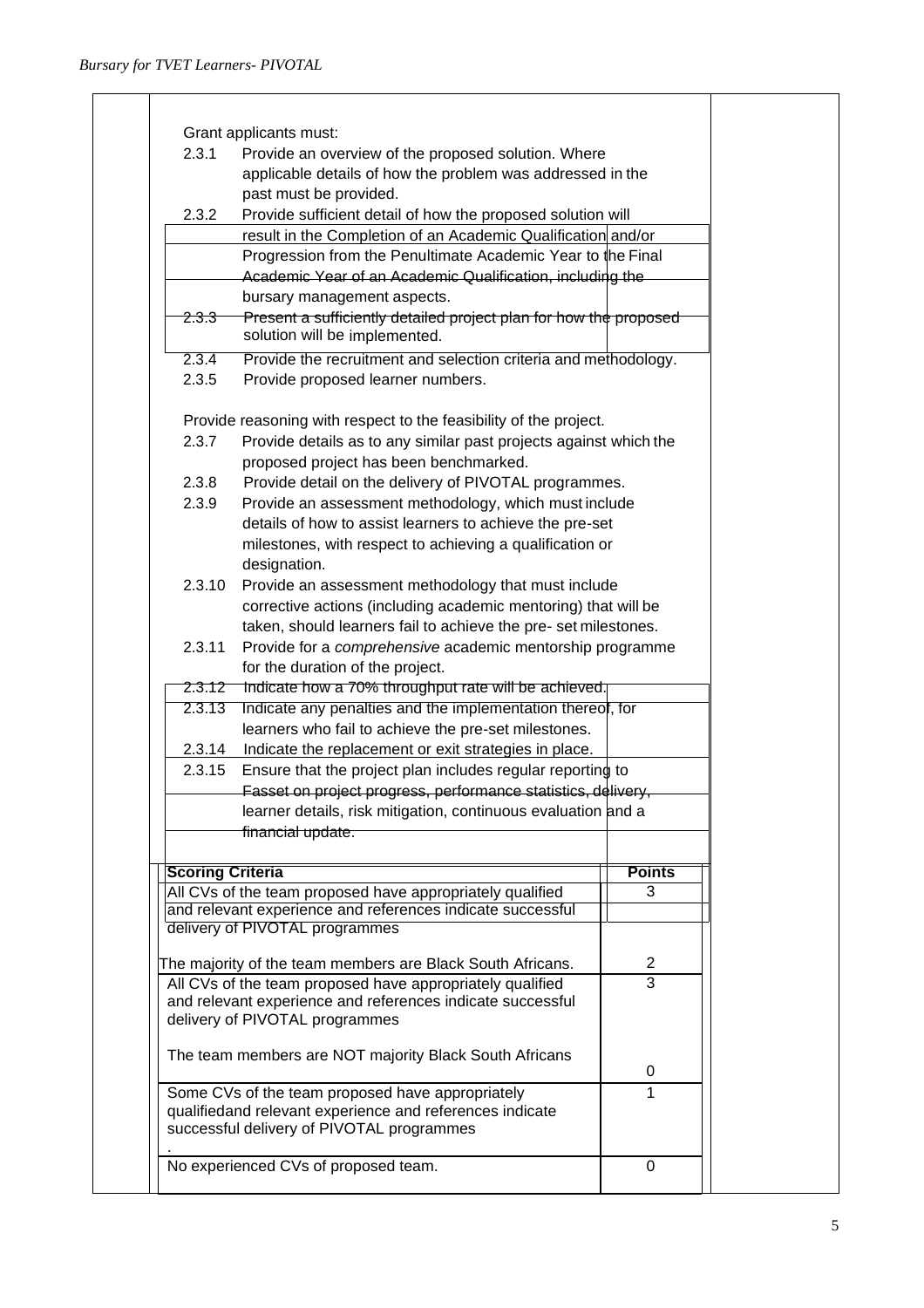| <b>Resources</b>                                                      | 30 |
|-----------------------------------------------------------------------|----|
| Capacity to implement a programme of this size                        |    |
| Grant applicants must:                                                |    |
| 5.1.1 Have appropriately qualified and relevant experienced resources |    |
| (i.e. CVs are relevant to the programme delivery, including           |    |
| project management and support functions).                            |    |
| 5.1.2 The team proposed has relevant expertise and experience. This   |    |
| includes administrative staff; lecturers / trainers; and tutors. If   |    |
| sub-contracting, the grant applicant must provide their (sub-         |    |
| contractor's) minimum criteria for selection of lecturers/trainers    |    |
| and tutors.                                                           |    |

| 5.1.3 Have sufficient resources i.e. proportion of lecturers / tutors to                |                                                                     |  |  |  |
|-----------------------------------------------------------------------------------------|---------------------------------------------------------------------|--|--|--|
| the number of learners proposed, is feasible.                                           |                                                                     |  |  |  |
|                                                                                         | 5.1.4 The CVs provided include experience in course development and |  |  |  |
|                                                                                         | bursary management. If sub-contracting, the grant applicant must    |  |  |  |
|                                                                                         | provide their minimum criteria for selection of lecturers/trainers  |  |  |  |
| and tutors.                                                                             |                                                                     |  |  |  |
| 5.1.5 Provide references in individuals' CVs for the delivery of PIVOTAL<br>programmes. |                                                                     |  |  |  |
| 5.1.6<br>Evidence of past successful programme management is                            |                                                                     |  |  |  |
| presented (including the ability to achieve the desired throughput                      |                                                                     |  |  |  |
| rate).                                                                                  |                                                                     |  |  |  |
| 5.1.7 The majority of the team must be Black Africans.                                  |                                                                     |  |  |  |
|                                                                                         |                                                                     |  |  |  |
|                                                                                         |                                                                     |  |  |  |
|                                                                                         |                                                                     |  |  |  |
| <b>Scoring Criteria</b>                                                                 | <b>Points</b>                                                       |  |  |  |
| All CVs of the tutor and support team proposed are                                      | 5                                                                   |  |  |  |
| appropriately qualified adhave relevant experience.                                     |                                                                     |  |  |  |
|                                                                                         |                                                                     |  |  |  |
| The majority of the team are Black Africans.                                            |                                                                     |  |  |  |
| 85 (eighty five) percent of the attached tutor and support team                         | $\overline{\mathbf{c}}$<br>$\overline{2}$                           |  |  |  |
| includes CVs which have appropriately qualified and relevant                            |                                                                     |  |  |  |
| experience for the delivery of PIVOTAL programme.                                       |                                                                     |  |  |  |
| The majority of team members are not Black Africans                                     |                                                                     |  |  |  |
|                                                                                         | 0                                                                   |  |  |  |
| Thirty percent of the attached CVs have appropriately                                   |                                                                     |  |  |  |
| qualified and relevant experience for the delivery of                                   |                                                                     |  |  |  |
| PIVOTAL programme.<br>No experienced CVs of proposed team.                              | $\Omega$                                                            |  |  |  |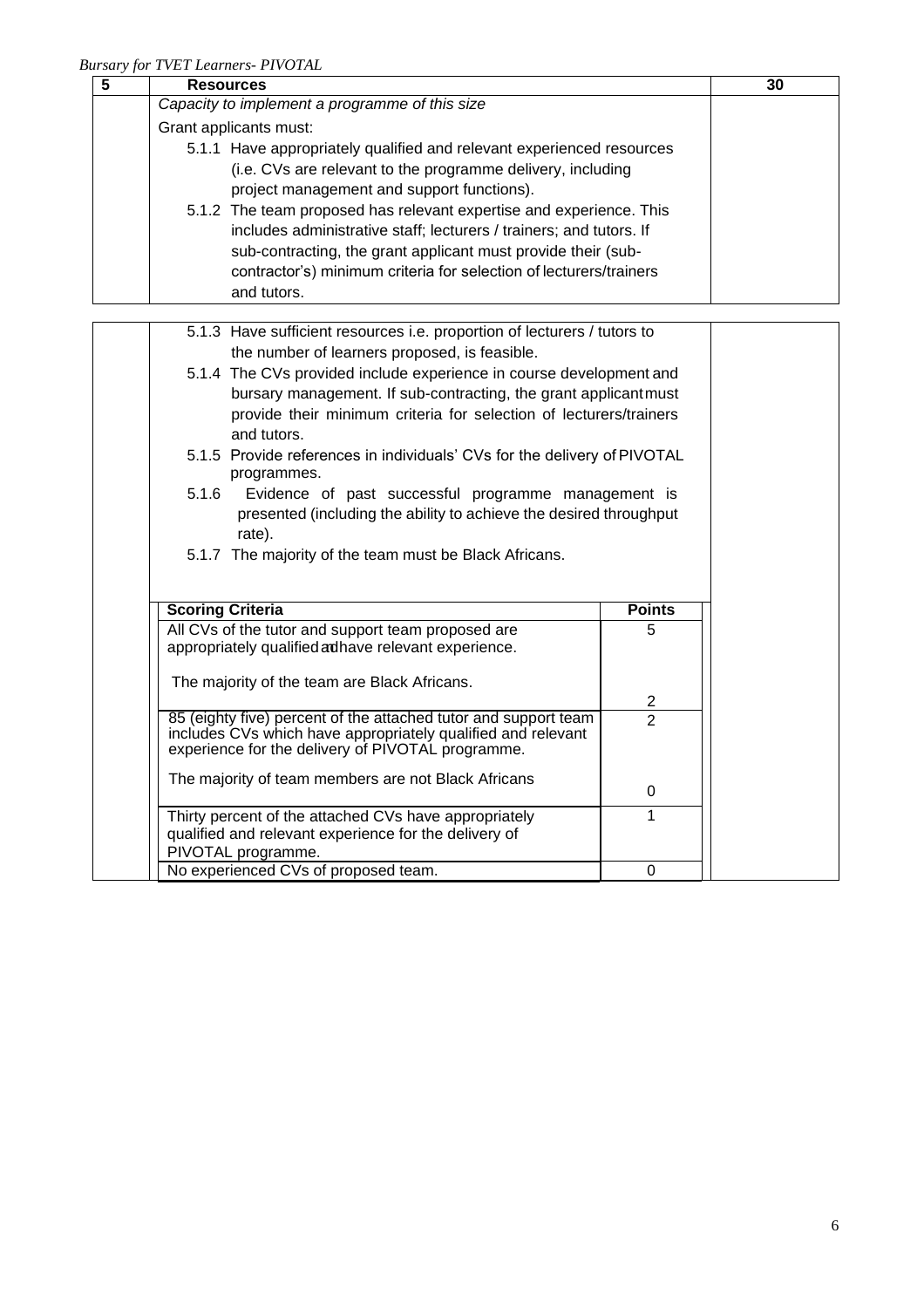*Bursary for TVET Learners- PIVOTAL*

#### **Annexure A: Certificate of Independent Grant Submission**

|                                                                                                                                                                                                                                                                                                | the undersigned, in submitting the |
|------------------------------------------------------------------------------------------------------------------------------------------------------------------------------------------------------------------------------------------------------------------------------------------------|------------------------------------|
| Discretionary Project Grant Application                                                                                                                                                                                                                                                        |                                    |
| $\int$ for $\frac{1}{\sqrt{2}}$ . The set of $\frac{1}{\sqrt{2}}$ is the set of $\frac{1}{\sqrt{2}}$ is the set of $\frac{1}{\sqrt{2}}$ is the set of $\frac{1}{\sqrt{2}}$ is the set of $\frac{1}{\sqrt{2}}$ is the set of $\frac{1}{\sqrt{2}}$ is the set of $\frac{1}{\sqrt{2}}$ is the set | _, do hereby make the following    |
| statements that I certify to be true and complete in every respect.                                                                                                                                                                                                                            |                                    |
| I, certify that on behalf of:                                                                                                                                                                                                                                                                  |                                    |
| Name of Grant Applicant:                                                                                                                                                                                                                                                                       |                                    |

- 1. I have read and understood the contents of this Certificate of Independent Grant Submission (Certificate).
- 2. I understand that the accompanying Discretionary Project Grant Application (Grant Application) will be rejected if this certificate is found not to be true and complete in every respect.
- 3. I am authorized by the Grant Applicant to sign this Certificate and to submit the accompanying Grant Application on behalf of the Grant Applicant.
- 4. Each person whose signature appears on the accompanying Grant Application has been authorised by the Grant Applicant to determine the terms of and to sign the Grant Application on behalf of the Grant Applicant.
- 5. For the purposes of this Certificate and the accompanying Grant Application, I understand the word "competitor" shall include an individual or organisation, other than the Grant Applicant, whether or not affiliated with the Grant Applicant, who:
	- 5.1.1. Has been requested to submit a Grant Application;
	- 5.1.2. Could potentially submit a Grant Application based on their qualifications, abilities or experience; and
	- 5.1.3. Provides the same services as the Grant Applicant and/or is in the same line of business as The Grant Applicant.
- 6. The Grant Applicant has arrived at the accompanying Grant Application submission independently from and without consultation, communication, agreement, or arrangement with any competitor. However, communication between partners in a joint venture or consortium<sup>1</sup> will not be construed as collusive.
- 7. In particular, without limiting the generality of paragraph 6 above, there has been no consultation, communication agreement or arrangement with any competitor regarding:

7.1. Prices;

- 7.2. Geographical area where the service will be rendered (market allocation);
- 7.3. Methods, factors or formulas used to calculate prices;
- 7.4. The intention or decision to submit, or not submit, a Grant Application;
- 7.5. The submission of a Grant Application does not meet the specification and condition of the Grant Application Requirements; or
- 7.6. Submitting a Grant Application with the intention not to have the grant approved.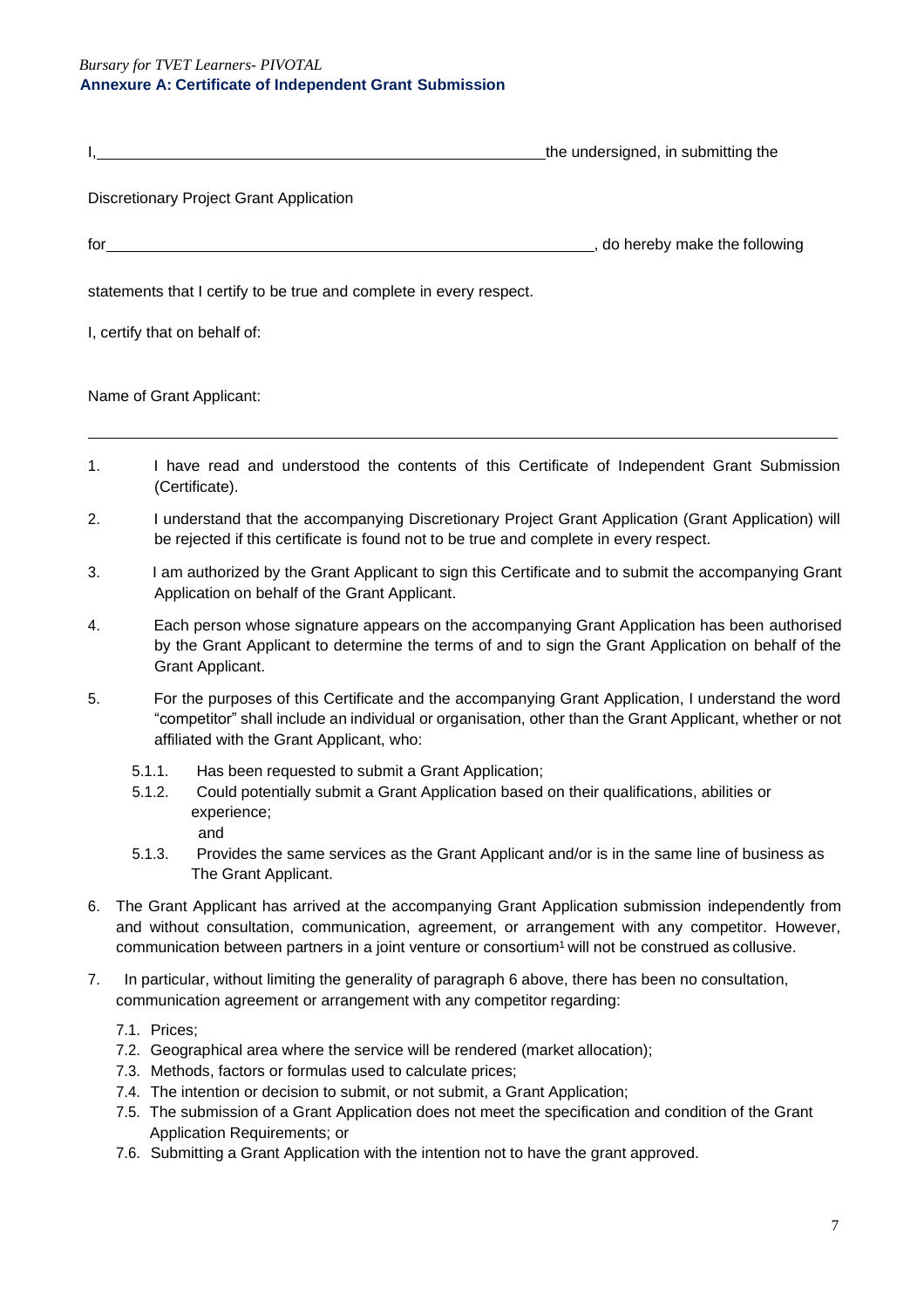1 Joint Venture or Consortium means an association of persons for the purpose of combining their expertise, property, capital, efforts, skill and knowledge in an activity for the execution of a contract.

- 8. In addition, there have been no consultations, communications, agreements or arrangement with any competitor regarding the quality, quantity, specification and conditions or delivery particulars of the services to which this Grant Application relates.
- 9. The terms of the accompanying Grant Application have not been and will not be disclosed by the Grant Applicant, directly or indirectly, to any competitor, prior to the date and time of the Grant Application opening or of the contract being awarded.
- 10. I am aware that, in addition and without prejudice to any other remedy provided to combat any restrictive practices related to Discretionary Project Grants and their related contracts, that are suspicious will be reported to the Competition Commission for investigation and possible imposition of administrative penalties in terms of section 59 of the Competition Act, No 89 of 1998 and/or may be reported to the National Prosecuting Authority (NPA) for criminal investigation and/or may be restricted from conducting business with the public sector for a period not exceeding ten (10) years in terms of the Prevention and Combating of Corrupt Activities

Act, No 12 of 2004 or any other applicable legislation.

Signature of Grant Applicant Date

Position **Name of Grant Applicant** 

Name of Signatory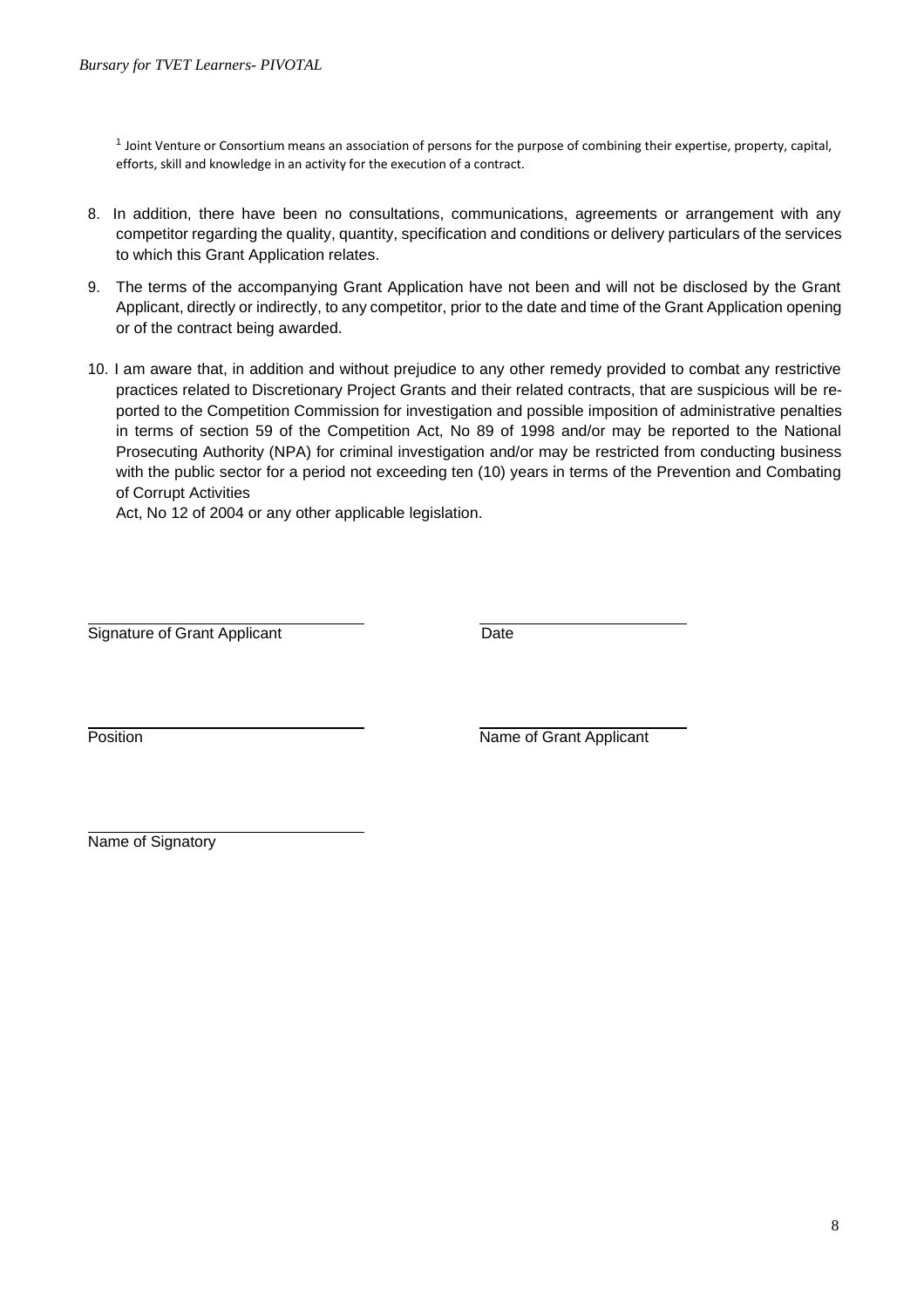#### **Annexure B: Declaration of Interest**

#### **DECLARATION OF INTEREST**

- 11. Any legal person, including persons employed by the State<sup>1</sup>, or persons having a kinship with persons employed by the State, including a blood relationship, may make an offer or offers in terms of this grant (includes an advertised competitive grant application, competitive bid, limited bid or proposal or a written price quotation).
- 12. In view of possible allegations of favouritism, should the resulting grant application, or part thereof, be awarded to persons employed by the State, or to persons connected with or related to them, it is required that the grant applicant or his/her authorised representative declare his/her position in relation to the evaluating/ adjudicating authority where:
	- 12.1.The grant applicant is employed by the State; and/or
	- 12.2.The grant applicant is a Board member of Fasset and/or
	- 12.3. The legal person on whose behalf the grant application is signed, has a relationship with persons/a person who are/is involved in the evaluation and or adjudication of the bid(s), or where it is known that such a relationship exists between the person or persons for or on whose behalf the declarant acts and persons who are involved with the evaluation and or adjudication of the bid.
- 13. In order to give effect to the above, the following questionnaire must be completed and submitted with the bid.
- 13.1.1 Full Name of grant applicant or his or her representative:
- 13.1.2 Identity Number:
- 13.1.3 Position occupied in the Company (director, trustee, shareholder<sup>2</sup>, member, etc.):
- 13.1.4 Registration number of company, enterprise, close corporation, partnership agreement or trust:

#### 13.1.5 Tax Reference Number:

<sup>1</sup> "State" means

<sup>(</sup>a) Any national or provincial department, national or provincial public entity or constitutional institution within the meaning of the Public Finance Management Act, 1999 (Act No 1 of 1999);

<sup>(</sup>b) Any municipality or municipal entity;

<sup>(</sup>c) Provincial legislature;

<sup>(</sup>d) National Assembly or the National Council of Provinces;

Parliament.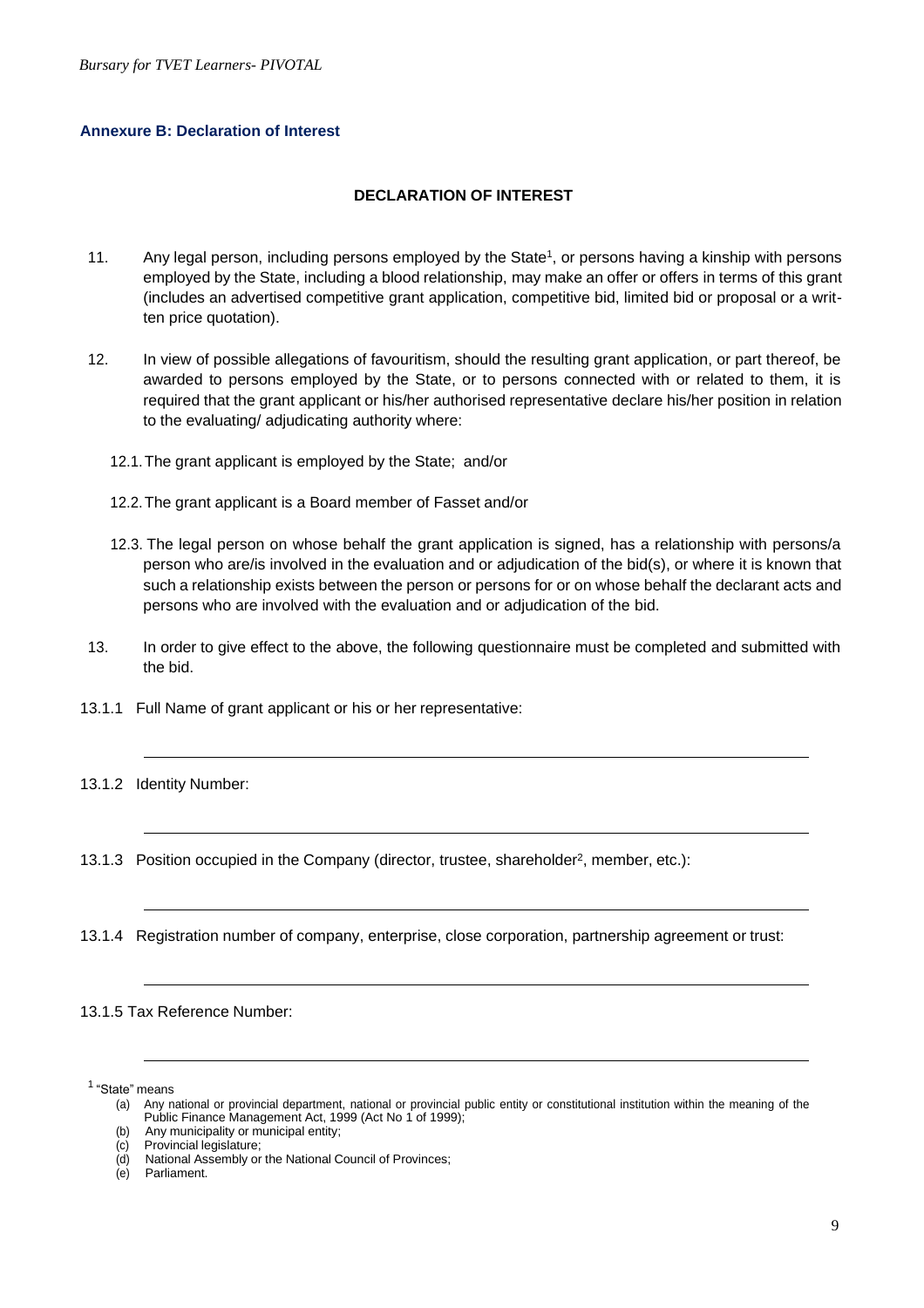- (f) Shareholder" means a person who owns shares in the company and is actively involved in the management of the enterprise or business and exercises control over the enterprise.
- 13.1.6 VAT Registration Number:
- 13.1.7 The names of all directors/ trustees/ shareholders/ members, their individual identity numbers,tax reference numbers and, if applicable, employee/ PERSAL numbers must be indicated below:

3.2 Are you or any person connected with this grant application presently employed by the state?



3.2.1 If "Yes" was indicated, please furnish the following particulars:

3.2.1.1 Name of person/ director/ trustee/ shareholder/ member:

3.2.1.2 Name of State institution at which you or the person connected to the grant application is employed:

3.2.1.3 Position occupied in the State institution:

#### 3.2.1.4 Any other particulars?

3.3 If you are presently employed by the state, did you obtain the appropriate authorisation to undertake remunerative work outside employment in the public sector?



3.3.1 If "Yes" was indicated, was proof of such authorization attached to the grant application

| Yes |  |
|-----|--|
| No  |  |

(Note: Failure to submit proof of such authorization, where applicable, may result in the disqualification of the grant application).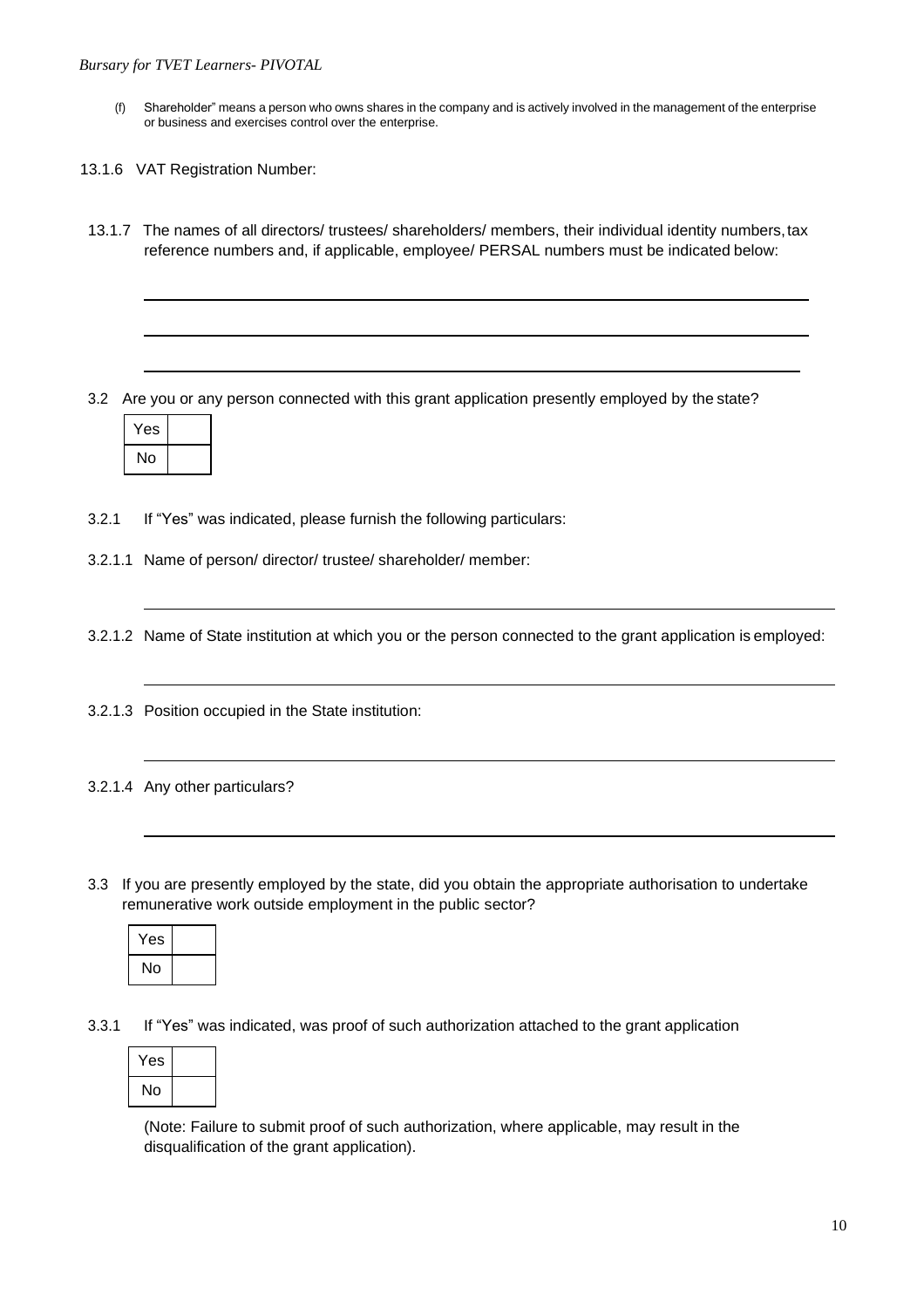3.3.2 If "No" was indicated, please furnish reasons for non-submission of authorization.

3.4 Did you or your spouse, or any of the company's directors/trustees/ shareholders/ members or their spouses conduct business with the State in the previous twelve (12) months?

| Yes |  |
|-----|--|
| No  |  |

- 3.4.1 If "Yes" was indicated, please furnish the following particulars:
- 3.4.1.1 Name of person/ director/ trustee/ shareholder/ member:
- 3.4.1.2 Name of State institution at which you or the person connected to the grant application conducted business:

#### 3.4.1.3 Any other particulars?

3.5 Do you, or any person connected with the grant application, have any relationship (family, friend, other) with a person employed by the State (Pty) Ltd and who may be involved with the evaluation and or adjudication of this grant application?

| Yes |  |
|-----|--|
| No  |  |

- 3.5.1 If "Yes" was indicated, please furnish the following particulars:
- 3.5.1.1 Name of person/ director/ trustee/ shareholder/ member:
- 3.5.1.2 Any other particulars?
- 3.6 Are you, or any person connected with the grant application, aware of any relationship (family, friend, other) between any other grant application and any person employed by the State who may be involved with the evaluation and or adjudication of this grant application?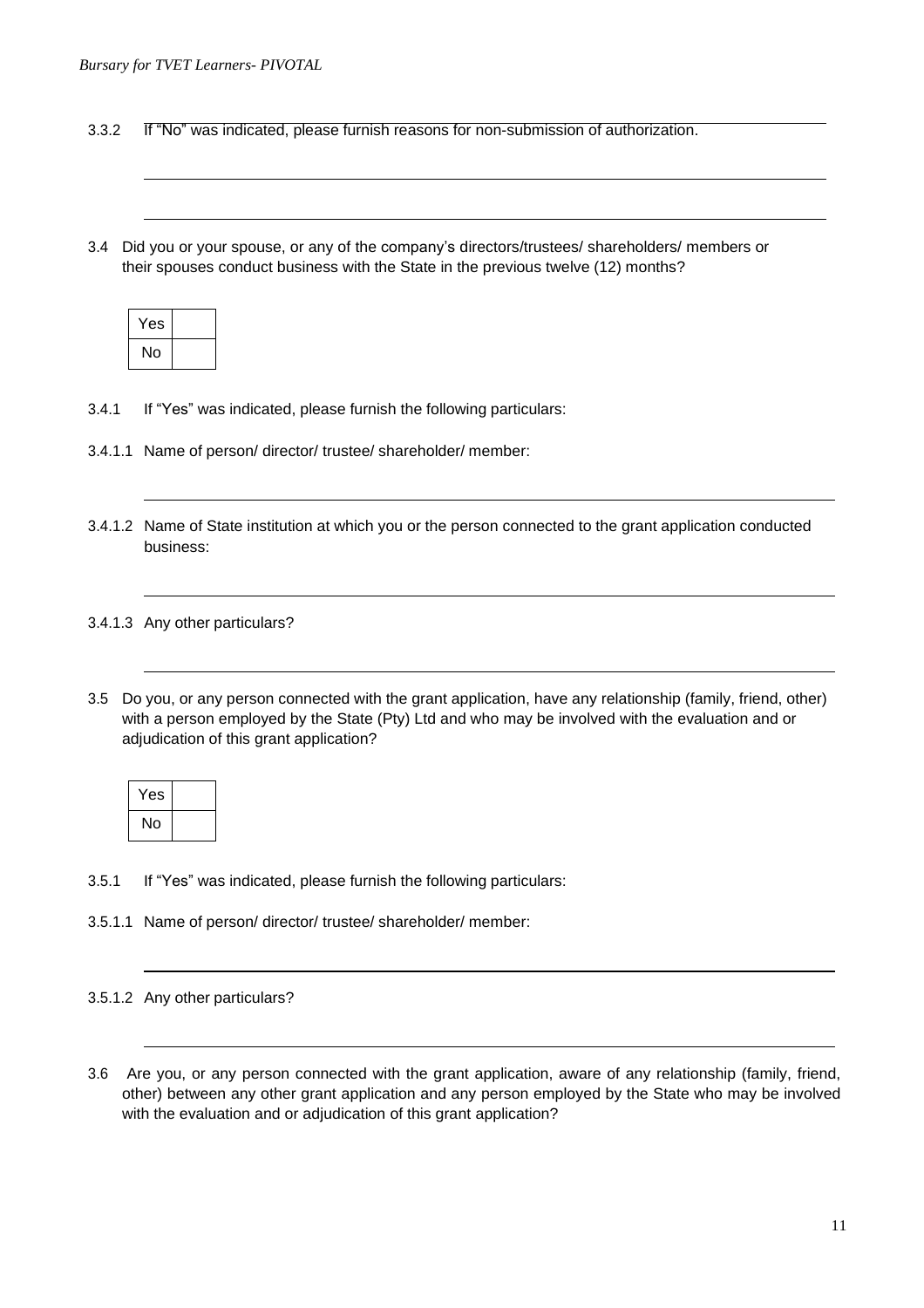| Yes |  |
|-----|--|
| No  |  |

- 3.6.1 If "Yes" was indicated, please furnish the following particulars:
- 3.6.1.1 Name of person/ director/ trustee/ shareholder/ member:

## 3.6.1.2 Any other particulars?

3.7 Do you or any of the directors/trustees/shareholders/members of the company have any interest in any other related companies whether or not they are bidding for this contract?

| Yes |  |
|-----|--|
| No  |  |

- 3.7.1 If "Yes" was indicated, please furnish the following particulars:
- 3.7.1.1 Name of person/ director/ trustee/ shareholder/ member:

# 3.7.1.2 Any other particulars?

14. Please complete the table below with the full details of directors/ trustees/ members/ shareholders. (Public Entities are exempted)

| <b>Full Name</b> | <b>Identity Number</b> | <b>Personal Income</b><br><b>Tax Reference No</b> | <b>State Employee</b><br><b>Number/ PERSAL</b><br><b>Number</b> |
|------------------|------------------------|---------------------------------------------------|-----------------------------------------------------------------|
|                  |                        |                                                   |                                                                 |
|                  |                        |                                                   |                                                                 |
|                  |                        |                                                   |                                                                 |
|                  |                        |                                                   |                                                                 |
|                  |                        |                                                   |                                                                 |
|                  |                        |                                                   |                                                                 |
|                  |                        |                                                   |                                                                 |
|                  |                        |                                                   |                                                                 |
|                  |                        |                                                   |                                                                 |
|                  |                        |                                                   |                                                                 |